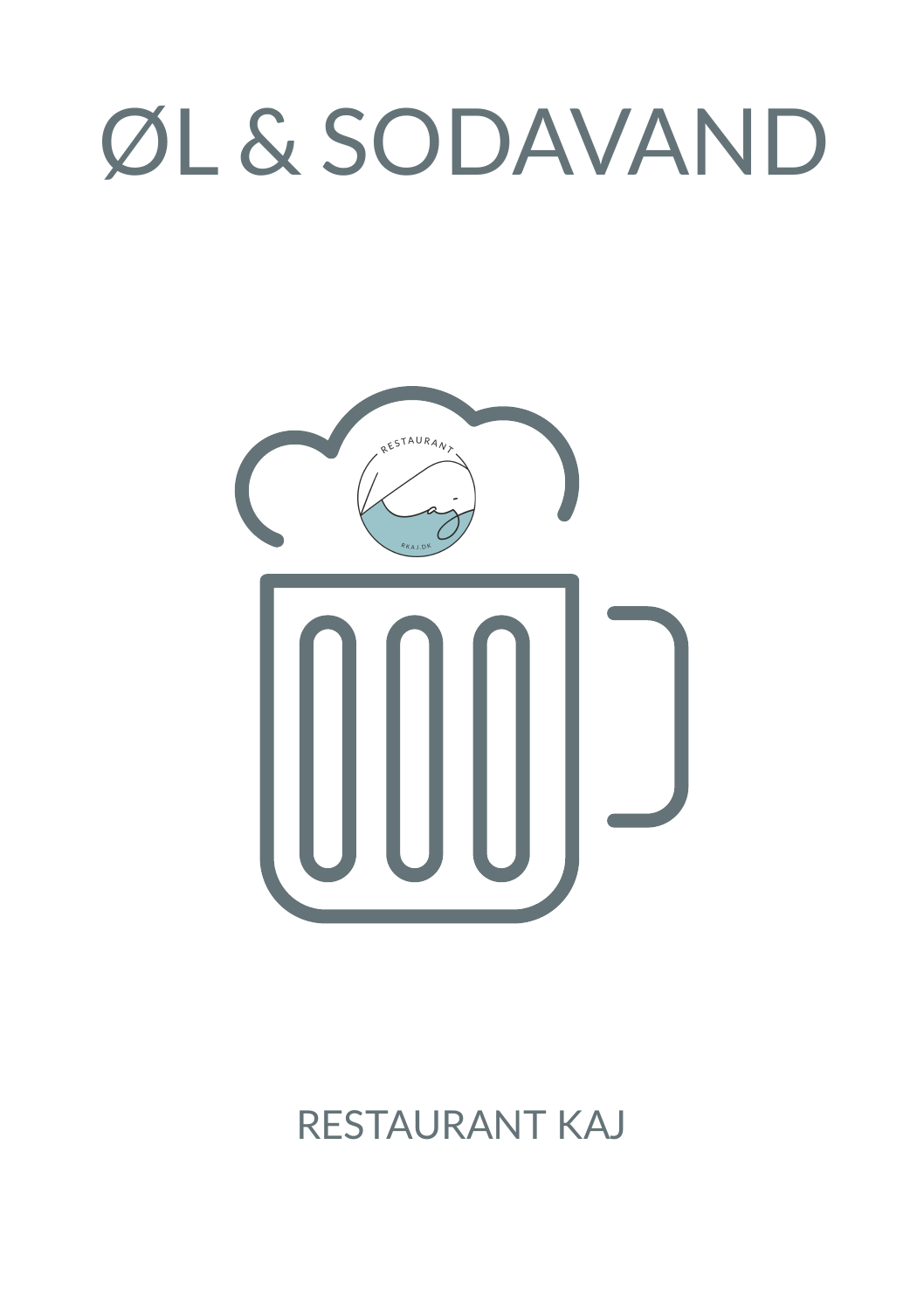| <b>FADØL</b><br>ERGEN BELGIAN ALE 5,5%<br>KRONENBOURG 1664 BLANC 5,0%<br>CARLSBERG 1883 4,6%<br>CARLSBERG PU SHELL<br>SÆSONØL                                                                                           | LILLE STOR<br>$1/40$ $1/70$<br>$1/40$ $1/70$<br>$1/35$ //65<br>// 35 // 65<br>Spørg din tjener |  |
|-------------------------------------------------------------------------------------------------------------------------------------------------------------------------------------------------------------------------|------------------------------------------------------------------------------------------------|--|
| <b>FLASKEØL</b><br>WIIBROE PILSNER 4,6%<br><b>TUBORG CLASSIC 4,6%</b><br><b>CORONA EXTRA 4,6%</b><br>PERONI NASTRO AZZURRO 5,1%<br><b>KONA LONGBOARD 4,6%</b><br>RED STRIPE LAGER 4,7%<br>GRIMBERGEN DOUBLE AMBREE 6,5% | <b>FLASKE</b><br>1/35<br>1/40<br>1/50<br>1/50<br>1/60<br>1/60<br>1/60                          |  |
| <b>ALKOHOLFRI ØL</b><br>NORDIC GYLDEN BRYG 0,5%<br>HEINEKEN 00 0,0%<br><b>CIDER</b><br>HAPPY JOE RED LOVE ROSE APPLE 4,5%<br>HAPPY JOE WILD ORGANIC APPLE 4,5%                                                          | 1/30<br>1/35<br>1/55<br>1/55                                                                   |  |
| <b>SODA'S/JUICES</b><br>COCA COLA CLASSIC<br><b>COLA ZERO</b><br>SPRITE<br><b>FANTA</b><br><b>SCHWEPPES LEMON</b><br><b>GINGER ALE</b>                                                                                  | 1/30<br>$\frac{\pi}{30}$<br>1/30<br>1/30<br>$\frac{\pi}{30}$<br>1/30                           |  |
| HONEST LEMONADE CITRON ØKO<br>HONEST LEMONADE HINDBÆR ØKO                                                                                                                                                               | 1/35<br>1/35                                                                                   |  |
| ADELHARDT HYLDEBLOMSTØKO<br>ADELHARDT ÆBLEMOST ØKO<br>ADELHARDT APPELSIN ØKO                                                                                                                                            | 1/35<br>1/35<br>1/35                                                                           |  |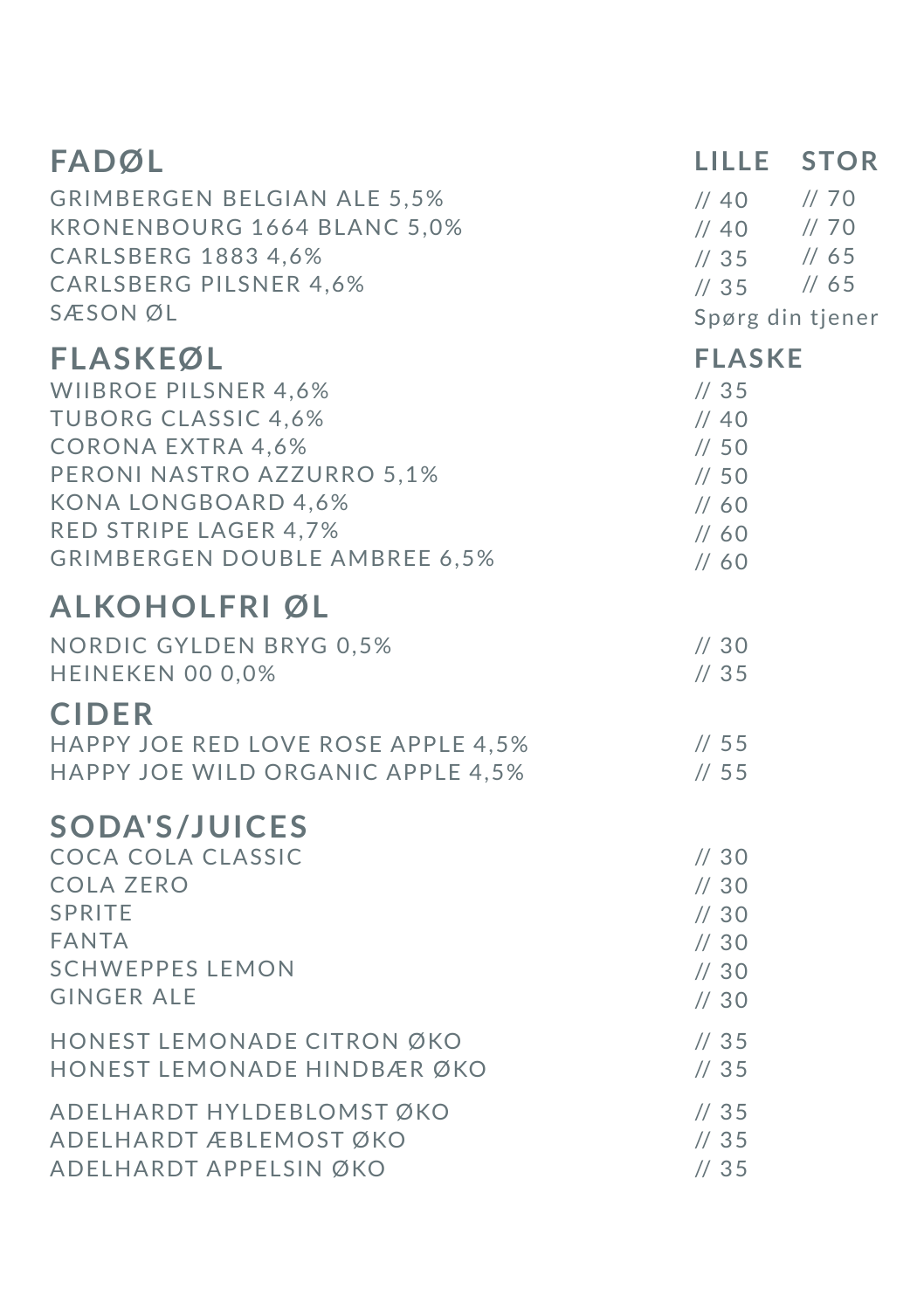# COCKTAILS



# RESTAURANT KAJ